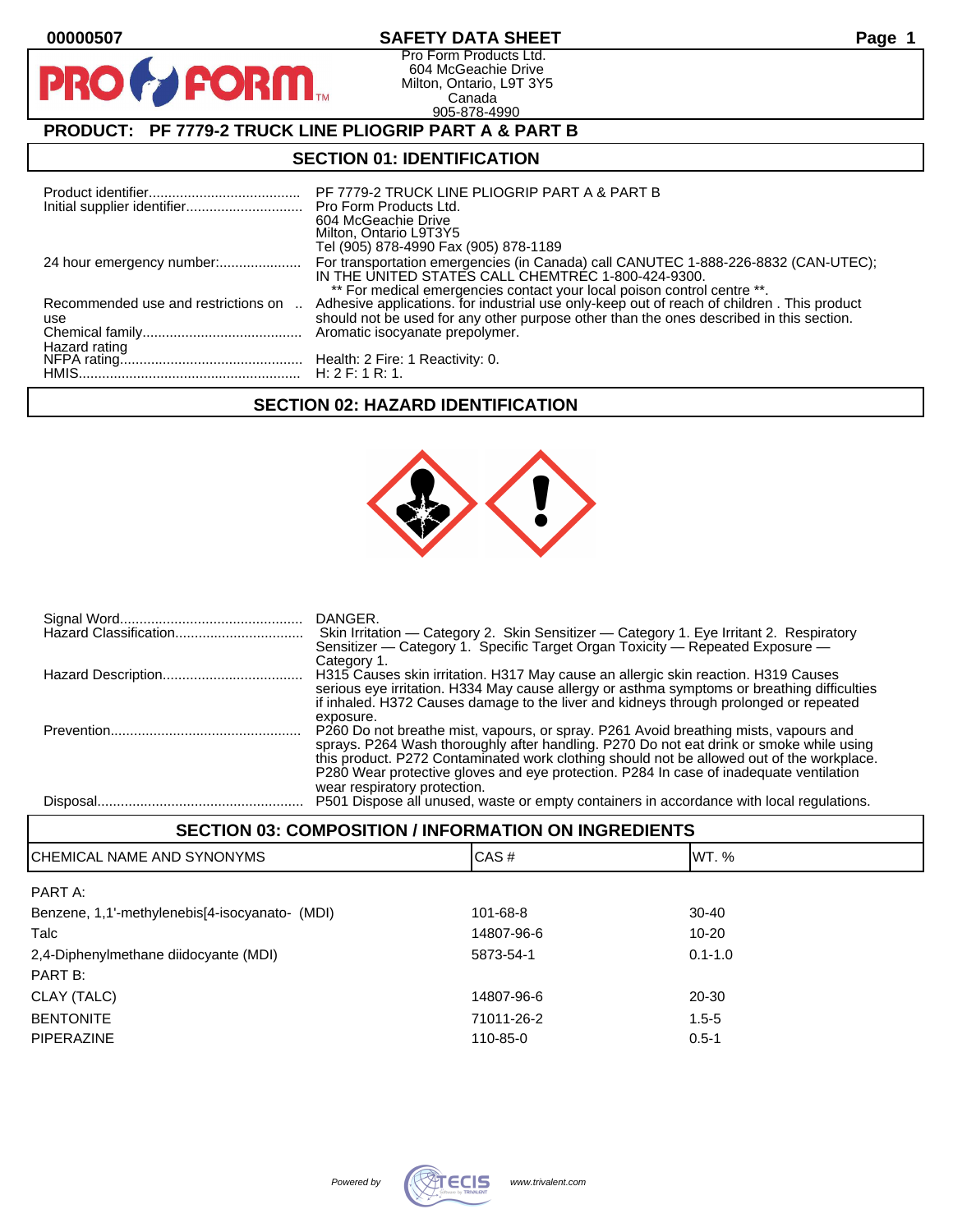## **SECTION 04: FIRST-AID MEASURES**

| In case of contact, immediately flush eyes, keeping eyelids open, with plenty of water for at<br>least 15 minutes. Check for and remove any contact lenses, if safe and easy to do so.<br>Obtain medical attention.                                                                                                                                                                                                                                                                                                                                                                                                                                                                                                                                                                            |
|------------------------------------------------------------------------------------------------------------------------------------------------------------------------------------------------------------------------------------------------------------------------------------------------------------------------------------------------------------------------------------------------------------------------------------------------------------------------------------------------------------------------------------------------------------------------------------------------------------------------------------------------------------------------------------------------------------------------------------------------------------------------------------------------|
| Immediately flush skin with plenty of soap and water. Remove contaminated clothing.                                                                                                                                                                                                                                                                                                                                                                                                                                                                                                                                                                                                                                                                                                            |
| Wash clothing before reuse. If irritation persists, seek medical attention.<br>If inhaled, remove to fresh air. If not breathing, give artificial respiration. If breathing is<br>difficult, give oxygen, obtain medical attention.                                                                                                                                                                                                                                                                                                                                                                                                                                                                                                                                                            |
| Do not induce vomiting. Rinse mouth with water. Give 1 to 2 glasses of water to drink.<br>Never give anything by mouth to an unconscious person. If spontaneous vomiting occurs                                                                                                                                                                                                                                                                                                                                                                                                                                                                                                                                                                                                                |
| have victim lean forward with head down to prevent aspiration of fluid into the lungs. Get<br>medical attention.                                                                                                                                                                                                                                                                                                                                                                                                                                                                                                                                                                                                                                                                               |
| Eye: stain for evidence of corneal injury. If cornea is burned, instill antibiotic steroid preparation frequently. Workplace vapours have produced reversible corneal epithelial                                                                                                                                                                                                                                                                                                                                                                                                                                                                                                                                                                                                               |
| edema impairing vision. Skin: this compound is a known skin sensitizer. Treat<br>symptomatically as for contact dermatitis or thermal burns. If burned, treat as thermal burn.<br>Ingestion: treat symptomatically. There is no specific antidote. Inducing vomiting is<br>contraindicated because of the irritating nature of this compound. Respiratory: this<br>compound is a known pulmonary sensitizer. Treatment is essentially symptomatic. An<br>individual having a skin or pulmonary sensitization reaction to this material should be<br>removed from exposure to any isocyanate. In all cases, if irritation persists seek medical attention. In the event of an incident involving this product ensure that medical authorities<br>are provided a copy of this safety data sheet. |

#### **SECTION 05: FIRE-FIGHTING MEASURES**

| Suitable and unsuitable extinguishing<br>media                                                                     | Dry chemical. Carbon dioxide. Foam. In cases of larger fires, water spray should be used.                                                                                                                                                                                                                                                                                                                                                                                                                 |
|--------------------------------------------------------------------------------------------------------------------|-----------------------------------------------------------------------------------------------------------------------------------------------------------------------------------------------------------------------------------------------------------------------------------------------------------------------------------------------------------------------------------------------------------------------------------------------------------------------------------------------------------|
| Specific hazards arising from the<br>hazardous product, such as the nature of<br>any hazardous combustion products | Oxides of carbon (CO, CO2). Oxides of nitrogen. Smoke. Hydrogen cyanide. Isocyanates.<br>Other potentially toxic fumes.                                                                                                                                                                                                                                                                                                                                                                                   |
| Special protective equipment and<br>precautions for fire-fighters                                                  | Firefighter should be equipped with self-contained breathing apparatus and full protective<br>clothing to protect against potentially toxic and irritating fumes. During a fire, isocyanate<br>vapours and other irritating, highly toxic gases may be generated by thermal decomposition<br>or combustion. Cool fire-exposed containers with cold water spray. Heat will cause<br>pressure buildup and may cause explosive rupture. Heat will cause pressure buildup and<br>may cause explosive rupture. |
| Unusual fire / explosion hazards                                                                                   | Reaction between water or foam and hot MDI can be vigorous.                                                                                                                                                                                                                                                                                                                                                                                                                                               |

## **SECTION 06: ACCIDENTAL RELEASE MEASURES**

| Isolate area and keep unauthorized people away. Do not walk through spilled material.<br>Wear recommended protective equipment. Ventilate. Open windows and doors to allow<br>air circulation. Dike area to prevent spreading. The use of absorbent socks or spill pillows<br>may be required. Stop leak if safe to do so. Prevent runoff into drains, sewers, and other                                                                                                                                                                                                                                                                                                                                                                                                                                                                         |
|--------------------------------------------------------------------------------------------------------------------------------------------------------------------------------------------------------------------------------------------------------------------------------------------------------------------------------------------------------------------------------------------------------------------------------------------------------------------------------------------------------------------------------------------------------------------------------------------------------------------------------------------------------------------------------------------------------------------------------------------------------------------------------------------------------------------------------------------------|
| waterways.<br>If temporary control of isocyanate vapour is required, a blanket of protein foam may be<br>placed over spill. If transportation spill occurs in United States, call Chemtrec<br>1-800-424-9300. If transportation spill occurs in Canada, call Canutec at (613) 996-6666.                                                                                                                                                                                                                                                                                                                                                                                                                                                                                                                                                          |
| Large quantities may be pumped into closed, but not sealed, containers for disposal.<br>Cover spill area with suitable absorbent material (e.g., sand, earth, sawdust, vermiculite,<br>Oil-Dri, Kitty Litter, etc.). Saturate absorbent material with neutralizing solution.<br>Recommended portion is ten parts neutralizing solution to one part spilled material.<br>Suggested neutralization solution: 90% water + 5% concentrated ammonia + 5% detergent<br>(dish soap). Add an additional layer of absorbent material. Use shovel to move absorbent<br>material around to ensure that all spilled material comes in contact with the neutralizing<br>solution. Shovel all absorbed material, including absorbent socks or spill pillows, into an<br>appropriate salvage drum. Add further amounts of neutralizing solution. Allow to stand |
| (covered loosely) for 48 to 72 hours, to allow any gases to escape.<br>Decontaminate spill area with decontamination solution. Area can then be washed with<br>soap and water.                                                                                                                                                                                                                                                                                                                                                                                                                                                                                                                                                                                                                                                                   |

### **SECTION 07: HANDLING AND STORAGE**

Precautions for safe handling.................... Avoid skin and eye contact. Do not breathe vapours, mist or dust. Use adequate ventilation. Decomposition products are highly toxic and irritating. Individuals with lung or breathing problems or prior allergic reactions to isocyanates must not be exposed vapour or spray mist. Warning properties (irritation of the eyes, nose and throat or odour) are not adequate to prevent chronic overexposure from inhalation. Handle in accordance with good industrial hygiene and safety practices. Wash thoroughly after handling. Wear respiratory protection if material is heated, sprayed, used in confined space, or if exposure limit is exceeded. Employee education and training are important.

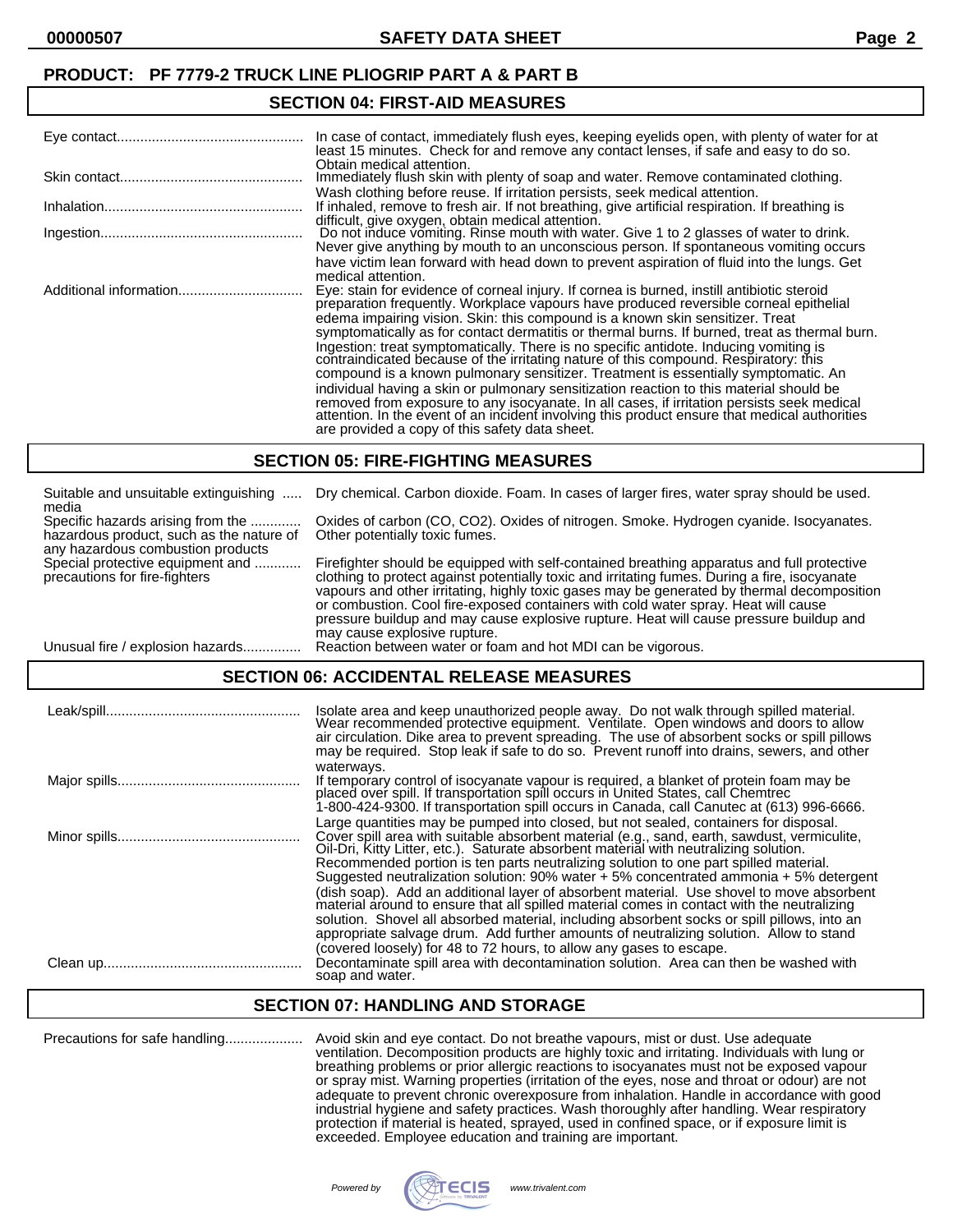## **SECTION 07: HANDLING AND STORAGE**

Conditions for safe storage, including any Store in tightly closed containers to prevent moisture contamination. Store in a cool, dry incompatibilities and well ventilated area. Do not reseal if contamination is suspected. Exposure to vapours of heated isocyanates can be extremely dangerous.

### **SECTION 08: EXPOSURE CONTROLS / PERSONAL PROTECTION**

| <b>INGREDIENTS</b>                                    | <b>TWA</b>          | <b>ACGIH TLV</b><br><b>STEL</b>                                                                                                                                                                                                                                                                                                                                                                                                                                                                                                                                                                                                                                                                                                                                                                                                                                                                                                                                          | <b>PEL</b>      | <b>OSHA PEL</b><br><b>STEL</b> | <b>NIOSH</b><br>REL |
|-------------------------------------------------------|---------------------|--------------------------------------------------------------------------------------------------------------------------------------------------------------------------------------------------------------------------------------------------------------------------------------------------------------------------------------------------------------------------------------------------------------------------------------------------------------------------------------------------------------------------------------------------------------------------------------------------------------------------------------------------------------------------------------------------------------------------------------------------------------------------------------------------------------------------------------------------------------------------------------------------------------------------------------------------------------------------|-----------------|--------------------------------|---------------------|
| Benzene.<br>1,1'-methylenebis[4-isocy<br>anato- (MDI) | 0.005 ppm           | Not established                                                                                                                                                                                                                                                                                                                                                                                                                                                                                                                                                                                                                                                                                                                                                                                                                                                                                                                                                          | 0.005 ppm TWA   | 0.005 ppm AB OEL<br><b>TWA</b> | $0.05$ mg/m $3$     |
| Talc                                                  | $2 \text{ mg/m}$ 3  | Not established                                                                                                                                                                                                                                                                                                                                                                                                                                                                                                                                                                                                                                                                                                                                                                                                                                                                                                                                                          | 2 mg/m3 TWA     | Not established                | Not established     |
|                                                       | CA ON: 2mg/kg (TWA) |                                                                                                                                                                                                                                                                                                                                                                                                                                                                                                                                                                                                                                                                                                                                                                                                                                                                                                                                                                          |                 |                                |                     |
| 2,4-Diphenylmethane<br>diidocyante (MDI)              | Not established     | Not established                                                                                                                                                                                                                                                                                                                                                                                                                                                                                                                                                                                                                                                                                                                                                                                                                                                                                                                                                          | Not established | Not established                | Not established     |
| CLAY (TALC)                                           | $2$ mg/m $3$        | Not established                                                                                                                                                                                                                                                                                                                                                                                                                                                                                                                                                                                                                                                                                                                                                                                                                                                                                                                                                          | 2 mg/m3 TWA     | 3 mg/m3 - QUE                  | Not established     |
| <b>BENTONITE</b>                                      | Not Established     | Not Established                                                                                                                                                                                                                                                                                                                                                                                                                                                                                                                                                                                                                                                                                                                                                                                                                                                                                                                                                          | Not Established | Not Established                | Not Established     |
| <b>PIPERAZINE</b>                                     | Not established     | Not established                                                                                                                                                                                                                                                                                                                                                                                                                                                                                                                                                                                                                                                                                                                                                                                                                                                                                                                                                          | Not established | Not established                | Not established     |
|                                                       |                     | Chemical safety goggles. Chemical safety goggles and full faceshield if a splash hazard exists. Contact lenses should not be worn when working with this chemical.<br>In case of insufficient ventilation, wear suitable respiratory equipment. An approved air<br>purifying respirator with organic vapour cartridges and particulate prefilter can be used to<br>minimize exposure. However, this should be permitted only for short periods of time (< 1 hour) at relatively low concentrations (at or near the exposure limit). Protection provided by<br>air-purifying respirators is limited. The use of a positive pressure air supplied respirator is<br>mandatory when airborne concentrations are not known or airborne solvent levels are 10<br>times the appropriate exposure limit or spraying is performed in a confined space or with limited ventilation. Use NIOSH approved respirator or equipment. Do not exceed the use<br>limits of the respirator. |                 |                                |                     |
|                                                       |                     | Chemical resistant gloves: butyl rubber, nitrile rubber, neoprene, PVC. Practice good                                                                                                                                                                                                                                                                                                                                                                                                                                                                                                                                                                                                                                                                                                                                                                                                                                                                                    |                 |                                |                     |
|                                                       |                     | hygiene, wash thoroughly before handling any food.<br>Wear adequate protective clothes. Wear long sleeves and trousers to prevent dermal<br>exposure.                                                                                                                                                                                                                                                                                                                                                                                                                                                                                                                                                                                                                                                                                                                                                                                                                    |                 |                                |                     |
| Appropriate engineering controls                      |                     | Safety boots per local regulations.<br>Educate and train employees on the safe use and handling of the product. Eye wash<br>facility and emergency shower should be in close proximity.<br>Ventilate adequately. Exhaust air may need to be cleaned by scrubbers or filters to reduce<br>environmental contamination. Vent work area to ensure airborne concentrations are below<br>the current occupational exposure limits. Avoid breathing mists; if general ventilation or<br>local exhaust is inadequate, persons exposed to mists should wear approved breathing<br>devices.                                                                                                                                                                                                                                                                                                                                                                                       |                 |                                |                     |

## **SECTION 09: PHYSICAL AND CHEMICAL PROPERTIES**

| Appearance/Physical state Part A:. Viscous liquid.                                                                                                                                                                                                                                                                                                                                                                                         | <b>Part B:. No data.</b> | Part B:. Liquid.<br>Part B:. Light green.<br>Part B:. No data.                                                                                                                                                                   |
|--------------------------------------------------------------------------------------------------------------------------------------------------------------------------------------------------------------------------------------------------------------------------------------------------------------------------------------------------------------------------------------------------------------------------------------------|--------------------------|----------------------------------------------------------------------------------------------------------------------------------------------------------------------------------------------------------------------------------|
|                                                                                                                                                                                                                                                                                                                                                                                                                                            |                          | Relative Density (Specific Gravity) Part A:. 1.288 g/cm3 @ 20°C - 10.72 lb/USG @ 25°C. Part B:. 1.26 g/cm3 - 10.49 lb/usg @                                                                                                      |
| Melting / Freezing point (deg C) Part A: . Not available.<br>Initial boiling point / boiling range (deg C). Part A: >200°C (>392°F).<br>Auto ignition temperature (deg C) Part A:. Not available.<br>Auto ignition temperature (deg C) Part A:. Not available.<br>Upper flammable limit (% vol) Part A: . No data.<br>Lower flammable limit (% vol) Part A: . No data.<br>Partition coefficient — n-octanol/water Part A: . Not available. | 25°C (77°F).             | Part B: . No data.<br>Part B:. No data.<br>Part B: . Not available.<br>Part B: >93.4°C, >200°F.<br>Part B:. No data.<br>Part B: . No Data.<br>Part B: No Data.<br>Part B: . No data.<br>Part B: . No data.<br>Part B: . No data. |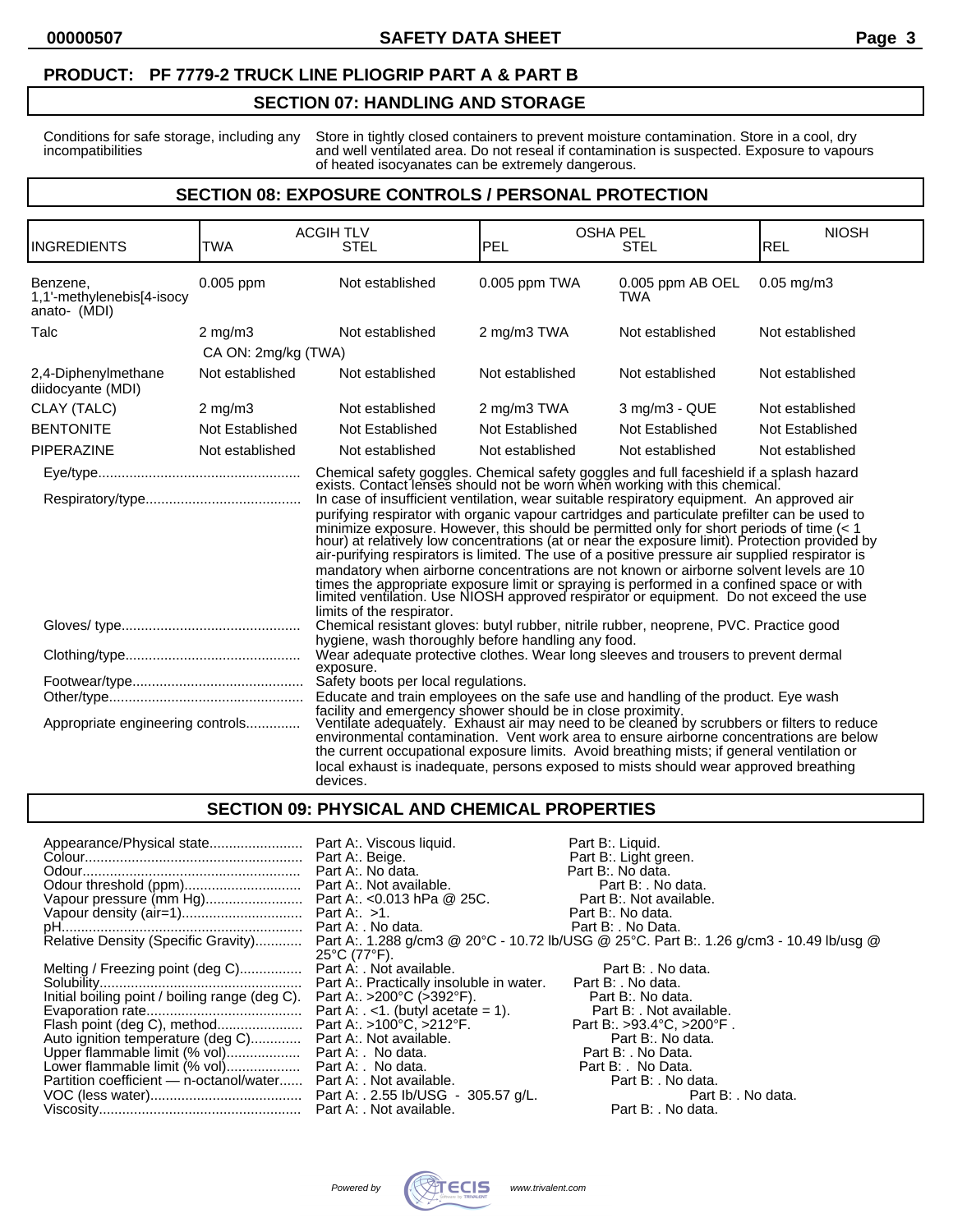### **SECTION 10: STABILITY AND REACTIVITY**

|                                       | Stable at normal temperatures and pressures.                                   |  |  |
|---------------------------------------|--------------------------------------------------------------------------------|--|--|
|                                       | Contact with moisture and other materials will react with isocyanates.         |  |  |
| Conditions to avoid, including static | Water, amines, strong bases, alcohols. Copper alloys.                          |  |  |
| discharge, shock or vibration         |                                                                                |  |  |
| Hazardous decomposition products      | See hazardous combustion products section 5.                                   |  |  |
| Poccibility of bazardous reactions    | Contact with mojeture, ether materials that react with isoguanates, or tempera |  |  |

e, other materials that react with isocyanates, or temperatures above 177C, may cause polymerization.

## **SECTION 11: TOXICOLOGICAL INFORMATION**

INGREDIENTS LC50 LD50

| Benzene, 1,1'-methylenebis[4-isocyanato- (MDI) |  | 490 mg/m3 4 hr 0.369 mg/L 4 hr 9,200 mg/kg rat oral >7,900 mg/kg |
|------------------------------------------------|--|------------------------------------------------------------------|

|                                       |                                                                                                                                                                                                                                                                                                                                                                                                                                                                                                                                                                                                                                                                                                                                                                                                                                                                                                                                                                                                                                                                                                                                                                                                                             | rabbit dermal                                      |
|---------------------------------------|-----------------------------------------------------------------------------------------------------------------------------------------------------------------------------------------------------------------------------------------------------------------------------------------------------------------------------------------------------------------------------------------------------------------------------------------------------------------------------------------------------------------------------------------------------------------------------------------------------------------------------------------------------------------------------------------------------------------------------------------------------------------------------------------------------------------------------------------------------------------------------------------------------------------------------------------------------------------------------------------------------------------------------------------------------------------------------------------------------------------------------------------------------------------------------------------------------------------------------|----------------------------------------------------|
| Talc                                  | Not available                                                                                                                                                                                                                                                                                                                                                                                                                                                                                                                                                                                                                                                                                                                                                                                                                                                                                                                                                                                                                                                                                                                                                                                                               | Not available                                      |
| 2,4-Diphenylmethane diidocyante (MDI) | No data                                                                                                                                                                                                                                                                                                                                                                                                                                                                                                                                                                                                                                                                                                                                                                                                                                                                                                                                                                                                                                                                                                                                                                                                                     | No data                                            |
| CLAY (TALC)                           | No data                                                                                                                                                                                                                                                                                                                                                                                                                                                                                                                                                                                                                                                                                                                                                                                                                                                                                                                                                                                                                                                                                                                                                                                                                     | No data                                            |
| <b>BENTONITE</b>                      | No Data                                                                                                                                                                                                                                                                                                                                                                                                                                                                                                                                                                                                                                                                                                                                                                                                                                                                                                                                                                                                                                                                                                                                                                                                                     | No Data                                            |
| PIPERAZINE                            | No data                                                                                                                                                                                                                                                                                                                                                                                                                                                                                                                                                                                                                                                                                                                                                                                                                                                                                                                                                                                                                                                                                                                                                                                                                     | 1,900 mg/kg oral rat; 4,000 mg/kg<br>dermal rabbit |
|                                       | SKIN: Irritant. Can cause reddening, itching and swelling. Persons previously sensitized<br>can experience allergic skin reaction with symptoms of reddening, itching, swelling and<br>rash. Cured material is difficult to remove. Contact with MDI can cause discolouration.<br>EYE: Product liquid, aerosols or vapours are irritating. Can cause tearing, reddening and<br>swelling. May cause temporary corneal injury. INHALATION: Vapour/mists at<br>concentrations above the exposure limits can irritate (burning sensation) the mucous<br>membranes in the respiratory tract. This can cause a runny nose, sore throat, coughing,<br>chest discomfort, difficulty breathing and reduced pulmonary functioning. Persons with<br>pre-existing, nonspecific bronchial hyperractivity can respond to concentrations below the<br>TLV with similar symptoms as well as asthma attack. These symptoms can be delayed up<br>to several hours after exposure. Effects are usually reversible. INGESTION: May cause<br>irritation. Symptoms can include sore throat, abdominal pain, nausea, vomiting and<br>diarrhea. Talc can be absorbed into the lungs and the digestive tract, and adversely affect<br>lung function. |                                                    |
|                                       | As a result of previous repeated overexposure or a single large dose, certain individuals<br>develop sensitization, which will cause them to react to a later exposure to product at levels<br>well below the TLV. Symptoms, including chest tightness, wheezing, cough, shortness of<br>breath or asthma attack, could be immediate or delayed. There are reports that once<br>sensitized, an individual can experience these symptoms upon exposure to dust, cold air or<br>other irritants. This increased lung sensitivity can persist for weeks and, in severe cases,<br>for several years. Prolonged or repeated exposure may cause lung damage, including a<br>decrease in lung function. Possible risk of irreversible effects. Prolonged skin contact may<br>cause reddening, swelling, rash, blistering, and in some cases, skin sensitization.<br>Sensitization can be permanent. Prolonged vapour contact with eyes may cause<br>conjunctivitis. Talc has been shown to cause fibrosis of the lungs.                                                                                                                                                                                                            |                                                    |
| Sensitizing capability of material    | Isocyanates are known to cause skin and respiratory sensitization in humans. Animal tests<br>have indicated that respiratory sensitization can result from skin contact with diisocyanates.                                                                                                                                                                                                                                                                                                                                                                                                                                                                                                                                                                                                                                                                                                                                                                                                                                                                                                                                                                                                                                 |                                                    |
| Carcinogenicity of material           | This product contains non-asbestiform Talc, which is classified as a Group 3 (not<br>classifiable as to carcinogenicity to humans) by IARC . 4,4'-Methylenediphenyl<br>diisocyanate is listed by IARC as a Group 3 carcinogen.                                                                                                                                                                                                                                                                                                                                                                                                                                                                                                                                                                                                                                                                                                                                                                                                                                                                                                                                                                                              |                                                    |
|                                       | No known reproductive effects.<br>This product is an inert plastic when fully cured, and as such, is non-hazardous. Exposure<br>to unreacted chemicals can occur when handling the individual components in pails or<br>when using cartridges from the time of dispensing until the mixed material has cured. The<br>mixed material is actually curing as it is dispensed in an increasingly viscous form, making<br>it unlikely to present an inhalation hazard. The semi-viscous mixture does not flow like a<br>liquid when dispensed, thus minimizing the possibility of accidential skin contact.                                                                                                                                                                                                                                                                                                                                                                                                                                                                                                                                                                                                                      |                                                    |

# **SECTION 12: ECOLOGICAL INFORMATION**

| Persistence and degradability |
|-------------------------------|

Environmental........................................... Do not allow to enter waters, waste water or soil. ... Not available.